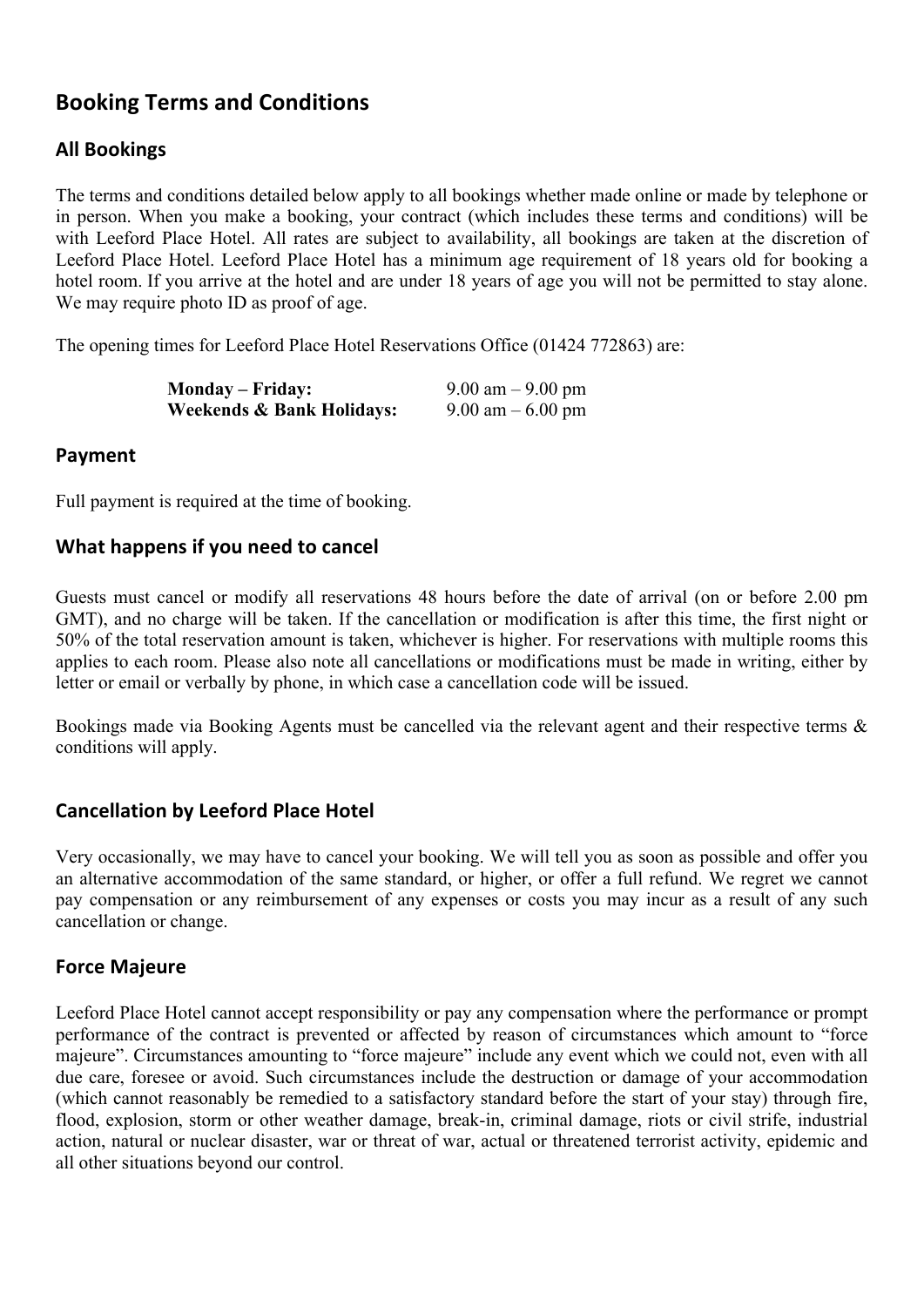#### **Rates**

All rates quoted are per room per night, are subject to availability and include Value Added Tax (VAT) & Services. Supplements will be applied for family room occupancy and when Executive or Suites are selected. To accommodate a family in our guest bedrooms, in some cases a foldaway bed will be used. Leeford Place Hotel can provide travel cots if requested at the time of booking, at no charge, however no linen is provided.

No persons in excess of the number agreed at the time of booking are to occupy the room. Breach of this rule will terminate the contract without recompense to the client and occupants will be asked to leave.

## **Smoking Policy**

Leeford Place Hotel operates a NO SMOKING policy within all interior areas of the hotel including guest bedrooms, public areas and corridors. For resident guests who do not comply with our NO SMOKING policy, a £100.00 charge will be added to their bill to cover the cost of cleaning all soft furnishing to remove the odour of tobacco.

## **Children's Policy**

Parents are responsible for children throughout the hotel and grounds. Young children must be accompanied by an adult at all times.

Leeford Place Hotel does not provide a babysitting or baby listening service. Members of staff are not permitted to babysit guests' children at any time.

#### **Food & Beverage**

Prior booking is required for lunch and dinner.

Leeford Place Hotel does not offer room service.

Breakfast times are 7.30 to 9.30 am (Monday to Friday) and 8.00 to 10.00 am (Saturday & Sunday).

Please contact us with any special dietary requirements.

#### **Car Parking**

Car parking is available on a first come first serve basis; no additional charge is made for hotel guest parking. Your room booking does not guarantee a parking space. Parking your car is entirely at your own risk and we cannot accept any responsibility whatsoever for theft or damage to your vehicle or other property howsoever caused.

#### **Mobility Impaired**

Please note, there is no accommodation on the ground floor and there is no lift, therefore all accommodation needs to be accessed by stairs.

When checking in please alert a member of staff if you are hard of hearing or likely to need assistance in the event of an emergency evacuation.